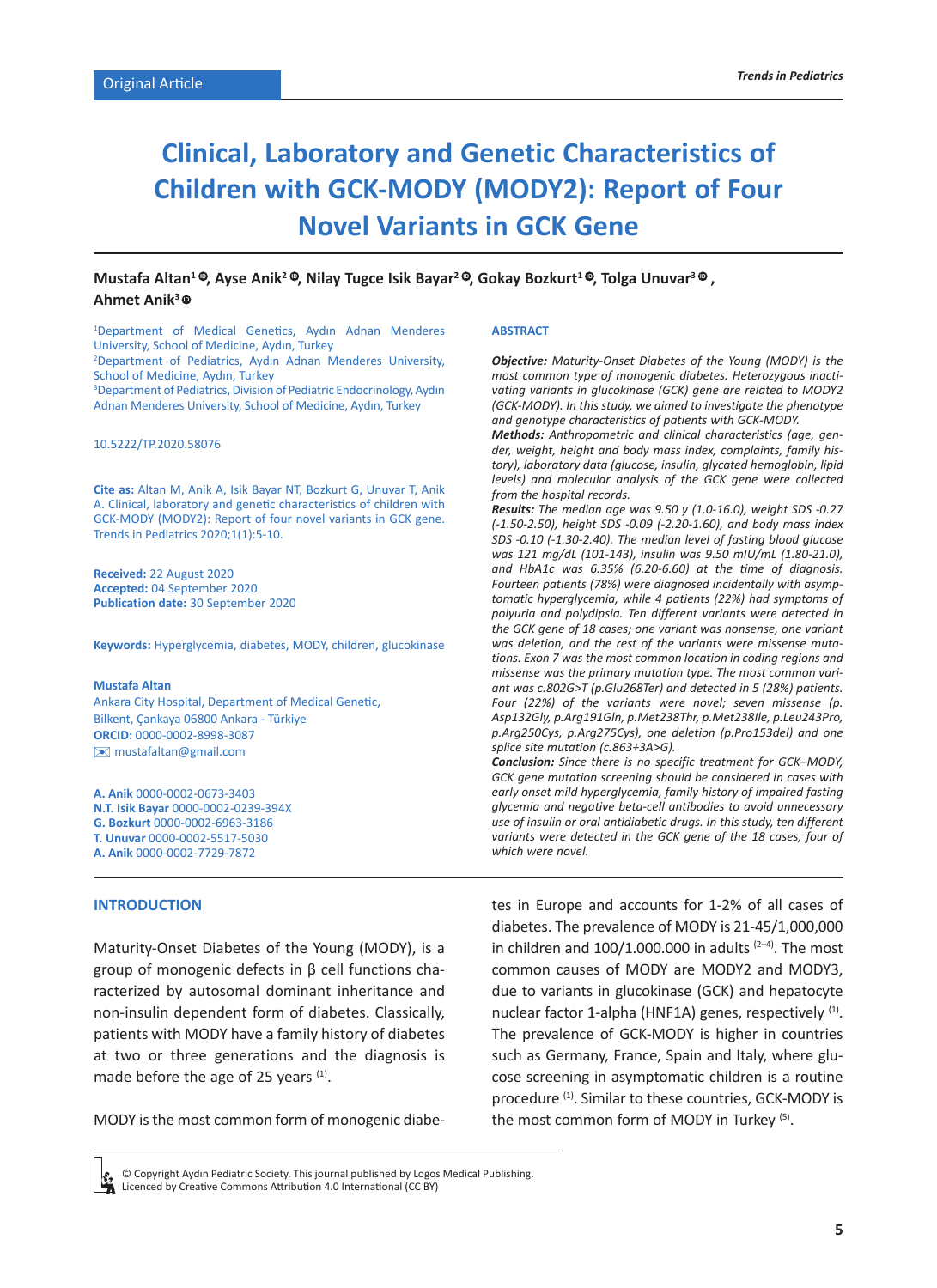GCK-MODY is characterized by stable, mild and nonprogressive hyperglycemia, low glycosylated hemoglobin (HbA1c) levels with good prognosis that does not require specific treatment (1). Considering that MODY patients often misdiagnosed with type 1 or type 2 diabetes mellitus (DM), correct molecular diagnosis of MODY is crucial for choosing the optimal treatment and identifying at-risk family members (6).

In this study, we aimed to describe (i) the molecular spectrum of GCK gene, (ii) clinical and laboratory characteristics of these children, and (iii) to present 4 novel variants.

# **MATERIALS and METHODS**

## **Patient Data**

Children with a clinical diagnosis of GCK-MODY and available molecular results for GCK gene were enrolled in the study. Demographic, clinical and laboratory characteristics of the subjects were collected from the hospital records. Inclusion criteria were: (i) stable and mild hyperglycemia (fasting plasma glucose 100-144 mg/dL), (ii) family history of diabetes with autosomal dominant inheritance, and (iii) absence of beta-cell autoantibodies (6). Patients with type 1 or type 2 DM, and HbA1c level greater than 7.5% were excluded from the study. Patients were classified and compared in two groups: Subjects with documented variant in GCK gene were classified as GCK-MODY (+) and subjects that exhibit typical characteristics of GCK-MODY but without any variant in GCK gene were classified as GCK-MODY (-).

#### **Genetic Analysis**

Genomic DNA was extracted from peripheral blood using standard techniques (QIAGEN® (Hilden, Germany) were used following the manufacturer's instructions. All coding GCK (NM\_000162) exons and their flanking regions were amplified by PCR. The amplicons were cleaned up with Sephadex (GE Healthcare). ABI PRISM 3100 DNA analyzer (Applied Biosystems) and Big Dye Terminator Cycle Sequencing V3.1 Ready Reaction Kit (Life Technologies) were used to elucidate the DNA sequence. Variants were evaluated according to the reference genome of GRCh37(h19) [RefSeqIDs: GCK (NM\_000162.5)]. Novel variants in the GCK gene were analyzed in three different bioinformatics tools that examine functional effects of variants: PolyPhen-2 (http://genetics.bwh. harvard.edu/pph/), Mutation Taster (http://www. mutationtaster.org) and SIFT (Sorting Intolerant From Tolerant) (http://sift.jcvi.org/www/SIFT\_enst\_submit. html)  $(7-9)$ . The CADD and DANN scores of the single nucleotide variants as well as the insertion/deletion variants detected in the analysis were calculated by reference to PubMed publications (10,11).

## **Statistical Analysis**

Statistical Package for Social Sciences (SPSS) software (version 25.0, SPSS Inc., Chicago, IL, USA) was used for the statistical. Data from groups with and without variants were compared using Mann-Whitney U-test. The results of non-parametric tests were given as median (minimum-maximum). A p value less than 0.05 were defined as statistically significant.

## **RESULTS**

**Table 1. Demographic, clinical and laboratory characteristics of children with GCK–MODY\*** 

| <b>Characteristics</b>    | n=18                                   |
|---------------------------|----------------------------------------|
| Age (year)                | 9.50                                   |
| Female/Male               | $(1.0 - 16.0)$<br>8/10<br>$-0.27$      |
| <b>Weight SDS</b>         | $(-1.50 - 2.50)$                       |
| <b>Height SDS</b>         | $-0.09$<br>$(-2.20 - 1.60)$<br>$-0.10$ |
| <b>BMI SDS</b>            | $(-1.30 - 2.40)$                       |
| Glucose 0 min (mg/dL)     | 121<br>$(101-143)$<br>152              |
| Glucose 120 min (mg/dL)   | $(99-249)$                             |
| Insulin 0 min (mIU/mL)    | 9.50<br>$(1.80 - 21.0)$<br>29.30       |
| Insulin 120 min (mIU/mL)  | $(2.20 - 109.30)$                      |
| $HbA1c$ $(\%)$            | 6.35<br>$(6.20 - 6.60)$<br>0.69        |
| C peptide $(mg/dL)$       | $(0.40 - 4.30)$                        |
| Total Cholesterol (mg/dL) | 190<br>$(101-232)$                     |
| LDL- Cholesterol (mg/dL)  | 106<br>$(26-153)$<br>53                |
| HDL- Cholesterol (mg/dL)  | $(46-90)$                              |
| Triglyceride (mg/dL)      | 70<br>$(33-180)$                       |

*\*Data were given as median (min-max)* 

*BMI, body mass index; SDS, standard deviation score; LDL, lowdensity lipoprotein; HDL, high-density lipoprotein*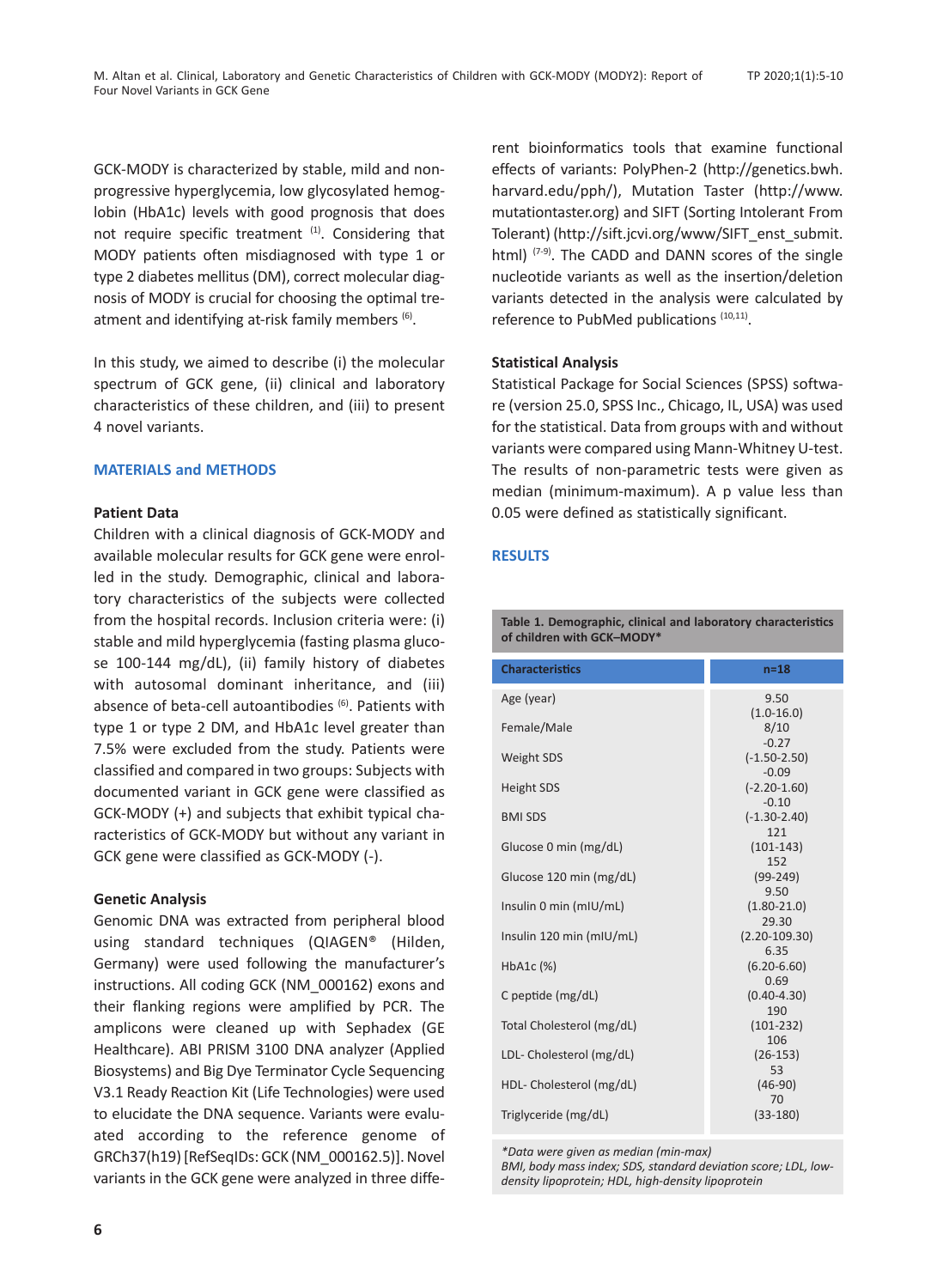Molecular analysis of the GCK gene was performed in 29 patients and variant was detected in 18 cases [10 male, 56%] from 15 different families [GCK-MODY (+)], and no variants were detected in 11 cases [6 male, 55%] [GCK-MODY (-)].

The median age was  $9.50 \times (1.0-16.0)$ , weight SDS -0.27 (-1.50–2.50), height SDS -0.09 (-2.20-1.60), and body mass index SDS -0.10 (-1.30-2.40) in children with GCK-MODY (+). The median level of fasting blood glucose was 121 mg/dL (101-143), insulin was 9.50 mIU/mL (1.80-21.0), and HbA1c was 6.35% (6.20-6.60) at the time of diagnosis (Table 1). Fourteen patients (78%) were diagnosed incidentally with asymptomatic hyperglycemia, while 4 patients (22%) were symptomatic (polyuria and polydipsia). According to the oral glucose tolerance test (OGTT) the increase in blood glucose level was <83 mg/dL except for one case who had high postprandial glucose level (249 mg/dL).

There was no significant difference between the GCK-MODY (+) and GCK-MODY (-) groups with respect to age, gender, anthropometric measurements, and laboratory tests (Table 2).

Ten different variants were detected in the GCK gene of 18 cases; one variant was nonsense, one variant was deletion, and the rest of the variants were missense mutations. The variants were evaluated according to American College of Medical Genetics and Genomics (ACMG) Standards and Guidelines recommendations (12). The most common variant was 802G>T (p.Glu268Ter) and detected in 5 (28%) patients. Four (22%) of the variants were novel; 7 missense (p.Asp132Gly, p.Arg191Gln, p.Met238Thr, p.Met238Ile, p.Leu243Pro, p.Arg250Cys, p. Arg275Cys), one deletion (p.Pro153del) and one splice site mutation (c.863+3A>G) (Table 3). In addition, targeted next-generation sequencing analysis of other genes in the MODY etiology was planned in cases with no mutation.

| Table 2. Comparison of GCK-MODY (+) and GCK-MODY (-) groups* |                                            |                                           |              |  |  |  |  |  |
|--------------------------------------------------------------|--------------------------------------------|-------------------------------------------|--------------|--|--|--|--|--|
| <b>Characteristics</b>                                       | GCK-MODY (+)<br>$n = 18$                   | GCK-MODY (-)<br>$n = 11$                  | $n***$       |  |  |  |  |  |
| Age (year)                                                   | 9.5<br>$(1.0 - 16.0)$                      | 10.0<br>$(1.0-17.0)$                      | 0.63         |  |  |  |  |  |
| Female/Male                                                  | 8/10<br>$-0.27$                            | 5/6<br>0.65                               | 1.000        |  |  |  |  |  |
| Weight SDS                                                   | $(-1.50 - 2.50)$<br>$-0.09$                | $(-3.90 - 1.40)$<br>0.60                  | 0.46         |  |  |  |  |  |
| <b>Height SDS</b>                                            | $(-2.20 - 1.60)$<br>$-0.10$                | $(-2.40 - 1.50)$<br>0.05                  | 0.61         |  |  |  |  |  |
| <b>BMI SDS</b>                                               | $(-1.30 - 2.40)$<br>121                    | $(-3.30 - 1.20)$<br>121                   | 0.92         |  |  |  |  |  |
| Glucose 0 min (mg/dL)                                        | $(101 - 143)$<br>152                       | $(104 - 142)$<br>146                      | 0.88         |  |  |  |  |  |
| Glucose 120 min (mg/dL)                                      | $(99 - 249)$<br>9.5                        | $(99 - 218)$<br>6.4                       | 0.64         |  |  |  |  |  |
| Insulin 0 min (mIU/mL)                                       | $(1.8 - 21.0)$<br>29.30                    | $(3.3 - 21.6)$<br>35.1                    | 0.52         |  |  |  |  |  |
| Insulin 120 min (mIU/mL)                                     | $(2.20 - 109.30)$<br>6.35                  | $(8.8 - 137.0)$<br>6.05                   | 0.82<br>0.26 |  |  |  |  |  |
| HbA1c (%)<br>C peptide (mg/dL)                               | $(6.20 - 6.60)$<br>0.69<br>$(0.40 - 4.30)$ | $(5.00 - 6.40)$<br>1.20<br>$(1.0 - 1.50)$ | 0.43         |  |  |  |  |  |
| Total Cholesterol (mg/dL)                                    | 190<br>$(101 - 232)$                       | 142<br>$(126 - 178)$                      | 0.06         |  |  |  |  |  |
| LDL-Cholesterol (mg/dL)                                      | 106<br>$(26 - 153)$                        | 78<br>$(60 - 105)$                        | 0.23         |  |  |  |  |  |
| HDL-Cholesterol (mg/dL)                                      | 53<br>$(46 - 90)$                          | 49<br>$(31 - 55)$                         | 0.07         |  |  |  |  |  |
| Triglyceride (mg/dL)                                         | 70<br>$(33 - 180)$                         | 87<br>$(41 - 129)$                        | 0.49         |  |  |  |  |  |
|                                                              |                                            |                                           |              |  |  |  |  |  |

*\*Data were given as median (min-max), \*\*Mann-Whitney U test*

*BMI, body mass index; SDS, standard deviation score; LDL, low-density lipoprotein; HDL, high-density lipoprotein*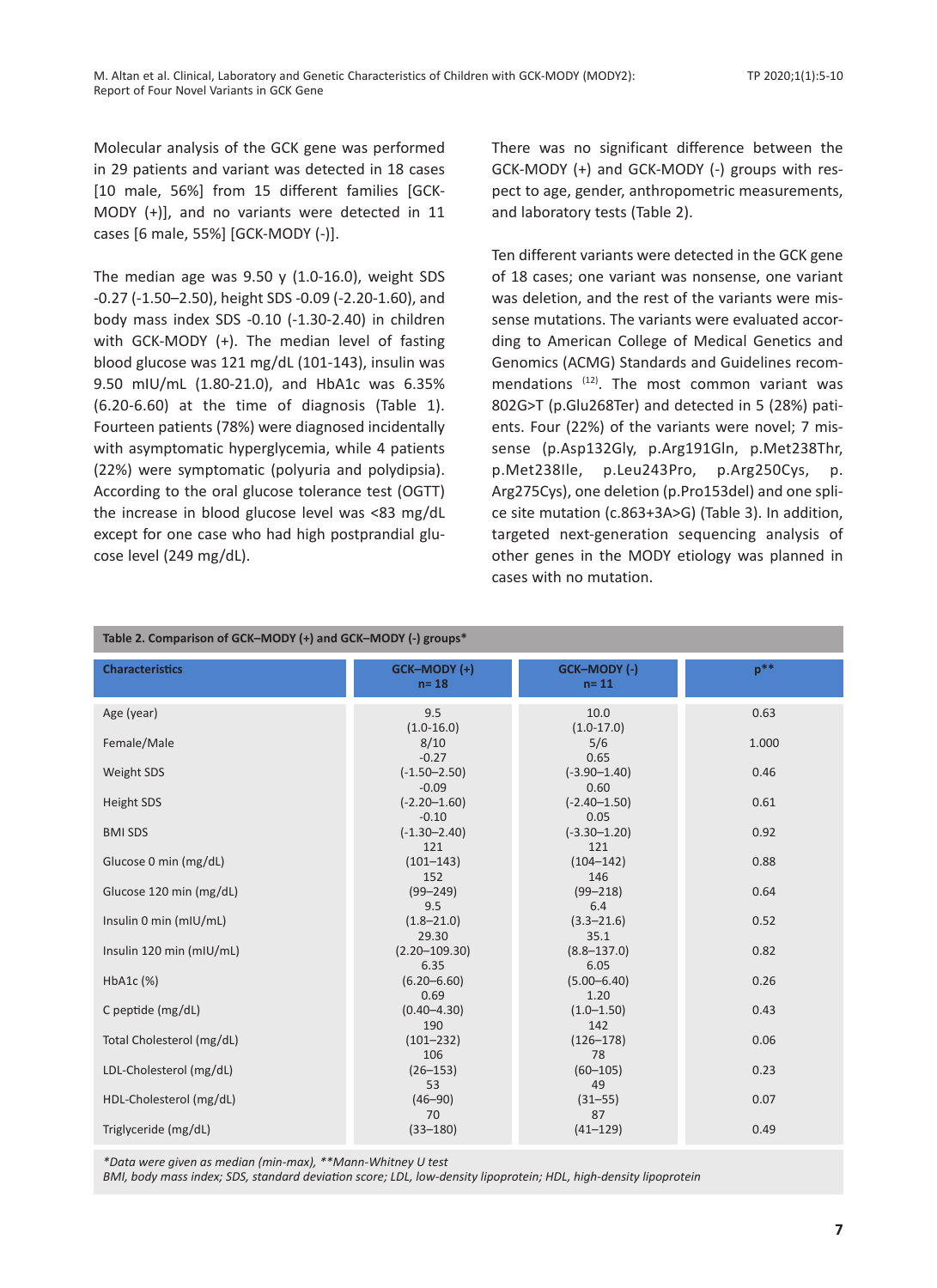| Table 3. The characteristics of the variants in GCK gene and prediction tools scores |          |                             |                 |                                           |                                      |                      |                      |                      |                                           |                          |
|--------------------------------------------------------------------------------------|----------|-----------------------------|-----------------|-------------------------------------------|--------------------------------------|----------------------|----------------------|----------------------|-------------------------------------------|--------------------------|
| <b>Nucleotide</b><br>changes                                                         | Location | <b>Aminoacid</b><br>changes | dbSNP<br>number | <b>Mutation</b><br><b>Taster</b><br>score | Polyphen-2<br>score                  | <b>SIFT</b><br>score | <b>DANN</b><br>score | <b>CADD</b><br>score | <b>ACMG</b><br>2015<br><b>Criteria</b>    | <b>Reported</b>          |
| c.395A>G                                                                             | Exon 4   | p.Asp132Gly                 |                 | 0.9999                                    | 0.53<br>possibly<br>damaging         | 0.006<br>damaging    | 0.9964               | 24.6                 | PM1, PM2,<br>PP2, PP3                     | Novel                    |
| c.457 459<br>delCCT                                                                  | Exon 4   | p.Pro153del                 |                 | $\mathbf{1}$                              | N/A                                  | 0.894<br>damaging    | N/A                  | N/A                  | PM1, PM2,<br>PM4, PP3                     | Novel                    |
| c.572G>A                                                                             | Exon 5   | p.Arg191Gln                 | rs886042610     | $\mathbf{1}$                              | $\mathbf{1}$<br>probably<br>damaging | 0.001<br>damaging    | 0.9995               | 32                   | PM1, PM2,<br>PM5, PP2,<br>PP <sub>3</sub> | Massa<br>2001(22)        |
| c.713T>C                                                                             | Exon 7   | p.Met238Thr                 |                 | $\mathbf{1}$                              | 0.1<br>benign                        | 0.276<br>tolerated   | 0.9906               | 24.2                 | PM1, PM2,<br>PP2, PP3                     | Novel                    |
| c.714G>A                                                                             | Exon 7   | p.Met238Ile                 |                 | $\mathbf{1}$                              | 0.48<br>possibly<br>damaging         | 0.053<br>tolerated   | 0.9941               | 23.6                 | PM1, PM2,<br>PP2, PP3                     | Novel                    |
| c.728T>C                                                                             | Exon 7   | p.Leu243Pro                 | rs1470562535    | $\mathbf{1}$                              | $\mathbf{1}$<br>probably<br>damaging | 0.028<br>damaging    | 0.9989               | 31                   | PM1, PM2,<br>PP2, PP3                     | Borowiec,<br>2012 (23)   |
| c.748C > T                                                                           | Exon 7   | p.Arg250Cys                 | rs1057524904    | $\mathbf{1}$                              | $\mathbf{1}$<br>probably<br>damaging | 0.001<br>damaging    | 0.9994               | 32                   | PM1, PM2,<br>PP2, PP3                     | Pinterova,<br>2006(24)   |
| c.802G > T                                                                           | Exon 7   | p.Glu268Ter                 |                 | $\mathbf{1}$                              | N/A                                  | N/A                  | 0.9977               | 42                   | PVS1, PM2,<br>PP <sub>3</sub>             | Pruhova,<br>2003 (25)    |
| c.823C > T                                                                           | Exon 7   | p.Arg275Cys                 | rs556436603     | $\mathbf{1}$                              | 0.99<br>probably<br>damaging         | 0.002<br>damaging    | 0.9991               | 26.4                 | PM1, PM2,<br>PM5, PP2,<br>PP <sub>3</sub> | Gloyn,<br>2003 (26)      |
| $c.863 + 3A > G$                                                                     | Intron 7 | Non coding<br>variant       | rs193922334     | $\mathbf{1}$                              |                                      |                      | 0.9178               | 22.5                 | PM2, BP4                                  | <b>No</b><br>publication |

*N/A: Not available. PM1: Mutation hotspot. PM2: Absent from controls. PM4: Change in protein length. PM5: Other aminoacid change in same codon. PP2: Rare benign missense. PP3: In silico pathogenic evidence. PVS1: Loss of function. BP4: In silico benign evidence.*

## **DISCUSSION**

GCK-MODY is the most common form of MODY in some countries with the highest prevalence in southern European countries  $(13-15)$ . According to the three recent studies from Turkey, the frequency of GCK-MODY in Turkish children with MODY was 24-64% (5,16,17).

GCK-MODY is an autosomal dominant disease characterized by mild hyperglycemia and mild elevation of HbA1c  $(1)$ . The glucose threshold for insulin secretion has increased in GCK–MODY and mild fasting hyperglycemia is present from birth (6). The characteristic biochemical features of GCK-MODY are, (i) mild fasting hyperglycemia (100-145 mg/ dL), (ii) HbA1c lower than 7.5%, and (iii) increment of glucose at 2h in OGTT lower than 83 mg/dL  $(1)$ . In the present study, the inheritance pattern was compatible with autosomal dominant, fasting glucose levels of the patients were between 100-145 mg/dL, HbA1c levels ≤7.5% and increment of glucose level in OGTT <83 mg/dL in accordance with the literature data. Classical symptoms of diabetes are rare in patients with GCK-MODY. Patients with GCK-MODY are usually asymptomatic and the majority of the patients are discovered during routine screening or accidental discovery of elevated blood glucose  $(18)$ . In our study, most of the patients were referred for accidental discovery of elevated blood glucose compatible with the literature data.

Glucokinase which encoded by the 50Kb ten-exon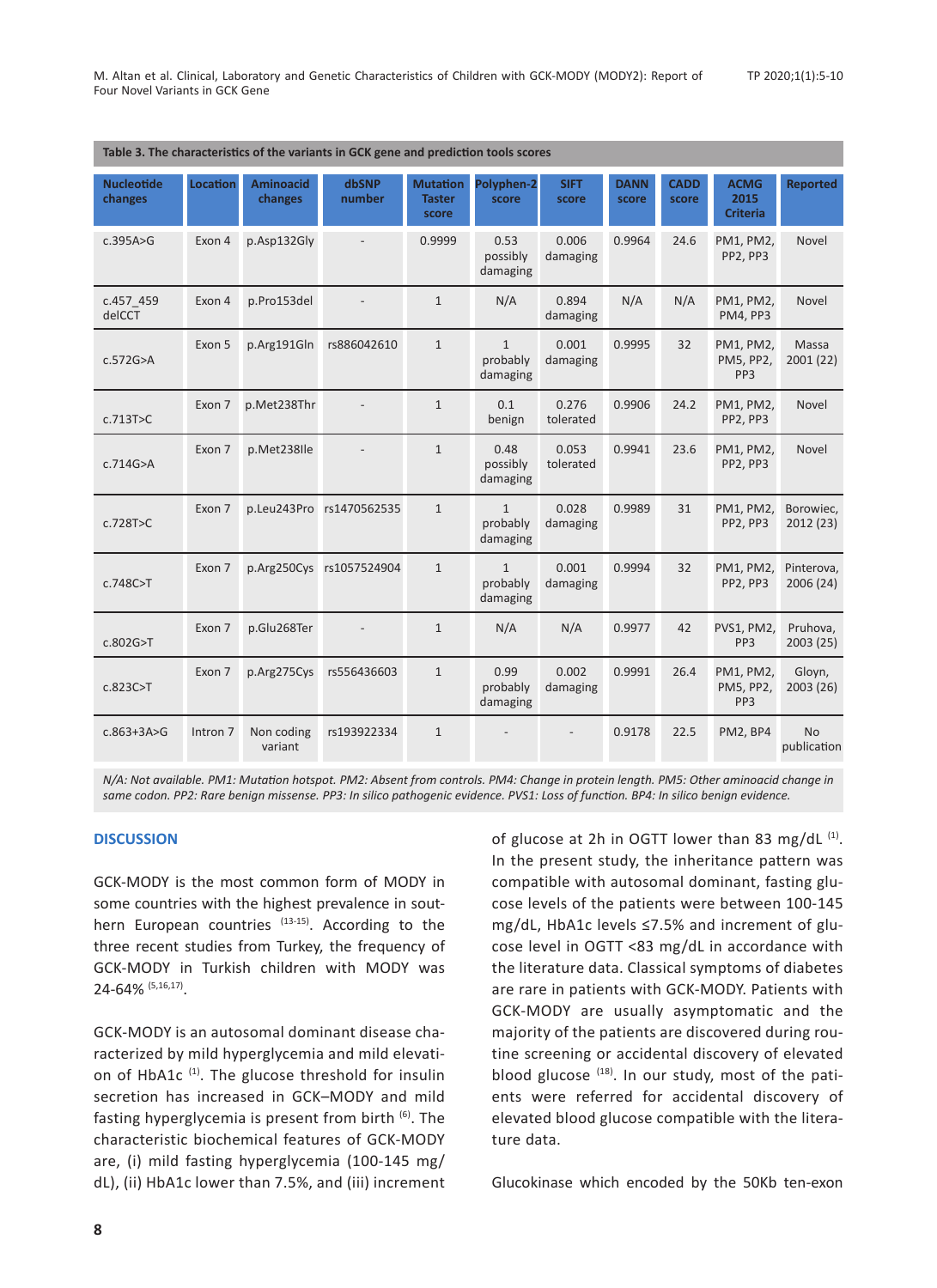GCK gene, phosphorylates glucose (19). More than 700 GCK variants have been reported in different populations with no common variants or hotspots (20). In the present study, the missense variants (n=1/10: 1 known), nonsense variants (n=7/10, 3 novel and 4 known), deletions (n=1/10, 1 novel) and splice site variants (n:1/10, 1 known) were distributed throughout the protein: 3/10 (30%) in the small domain and 7/10 (70%) in the large domain of the protein.

Missense variants of GCK gene are the most frequent causes of GCK-MODY<sup>(20)</sup>. Exon 7 was the most common location in coding regions and missense was the primary mutation type.

Clinical and laboratory characteristics of patients with molecularly proven GCK-MODY were similar with the patients with suspicion of GCK-MODY but without mutation. This suggested that there may be variants in the GCK gene that we could not detect with existing methods, or unknown genes that cause the GCK-MODY phenotype.

There are some limitations in our study. Firstly, functional studies could not be performed for novel variants. Secondly, we may not be able to detect all variants, such as large deletions and duplications that account for up to 3.5% of disease-causing variants in the GCK gene  $(21)$ . In addition to other limitations, other genes in MODY etiology were not studied in cases with no mutation in the GCK gene.

Since there is no specific treatment in GCK-MODY, the correct diagnosis is essential for optimal management of patients to prevent unnecessary use of insulin or oral antidiabetic medications. This study revealed 4 novel heterozygous variants in the GCK gene that caused GCK-MODY disease and showed that the phenotypic properties of the novel variants are similar.

**Conflict of Interest:** The authors declared no potential conflicts of interest with respect to the research, authorship, and/or publication of this article.

**Funding:** The authors received no financial support for the research, authorship, and/or publication of this article.

**Informed Consent:** Parents of the patient provided informed consent to publish the report.

# **REFERENCES**

- 1. Anik A, Catli G, Abaci A, Bober E. Maturity-onset diabetes of the young (MODY): an update. J Pediatr Endocrinol Metab. 2015;28(3-4):251-63. https://doi.org/10.1515/jpem-2014-0384
- 2. Shields BM, Hicks S, Shepherd MH, Colclough K, Hattersley AT, Ellard S. Maturity-onset diabetes of the young (MODY): how many cases are we missing? Diabetologia. 2010;53(12):2504-8. https://doi.org/10.1007/s00125-010-1799-4
- 3. Kropff J, Selwood MP, McCarthy MI, Farmer AJ, Owen KR. Prevalence of monogenic diabetes in young adults: a community-based, cross-sectional study in Oxfordshire, UK. Diabetologia. 2011;54(5):1261-3. https://doi.org/10.1007/s00125-011-2090-z
- 4. Pihoker C, Gilliam LK, Ellard S, Dabelea D, Davis C, Dolan LM, et al. Prevalence, characteristics and clinical diagnosis of maturity onset diabetes of the young due to mutations in HNF1A, HNF4A, and glucokinase: results from the SEARCH for Diabetes in Youth. J Clin Endocrinol Metab. 2013;98(10):4055-62. https://doi.org/10.1210/jc.2013-1279
- 5. Anik A, Catli G, Abaci A, Sari E, Yesilkaya E, Korkmaz HA, et al. Molecular diagnosis of maturity-onset diabetes of the young (MODY) in Turkish children by using targeted next-generation sequencing. J Pediatr Endocrinol Metab. 2015;28(11-12):1265-71. https://doi.org/10.1515/jpem-2014-0430
- 6. Thanabalasingham G, Owen KR. Diagnosis and management of maturity onset diabetes of the young (MODY). BMJ. 2011;343:d6044. https://doi.org/10.1136/bmj.d6044
- 7. Adzhubei IA, Schmidt S, Peshkin L, Ramensky VE, Gerasimova A, Bork P, et al. A method and server for predicting damaging missense mutations. Nat Methods. 2010;7(4):248-9.
- https://doi.org/10.1038/nmeth0410-248 8. Schwarz JM, Rodelsperger C, Schuelke M, Seelow D. MutationTaster evaluates disease-causing potential of sequence alterations. Nat Methods. 2010;7(8):575-6. https://doi.org/10.1038/nmeth0810-575
- 9. Ng PC, Henikoff S. Predicting the effects of amino acid substitutions on protein function. Annu Rev Genomics Hum Genet. 2006;7:61-80.
	- https://doi.org/10.1146/annurev.genom.7.080505.115630
- 10. Rentzsch P, Witten D, Cooper GM, Shendure J, Kircher M. CADD: predicting the deleteriousness of variants throughout the human genome. Nucleic Acids Res. 2019;47(D1):D886-D94. https://doi.org/10.1093/nar/gky1016
- 11. Quang D, Chen Y, Xie X. DANN: a deep learning approach for annotating the pathogenicity of genetic variants. Bioinformatics. 2015;31(5):761-3.
- https://doi.org/10.1093/bioinformatics/btu703 12. Richards S, Aziz N, Bale S, Bick D, Das S, Gastier-Foster J, et al. Standards and guidelines for the interpretation of sequence variants: a joint consensus recommendation of the American College of Medical Genetics and Genomics and the Association for Molecular Pathology. Genet Med. 2015;17(5):405-24. https://doi.org/10.1038/gim.2015.30
- 13. Froguel P, Zouali H, Vionnet N, Velho G, Vaxillaire M,